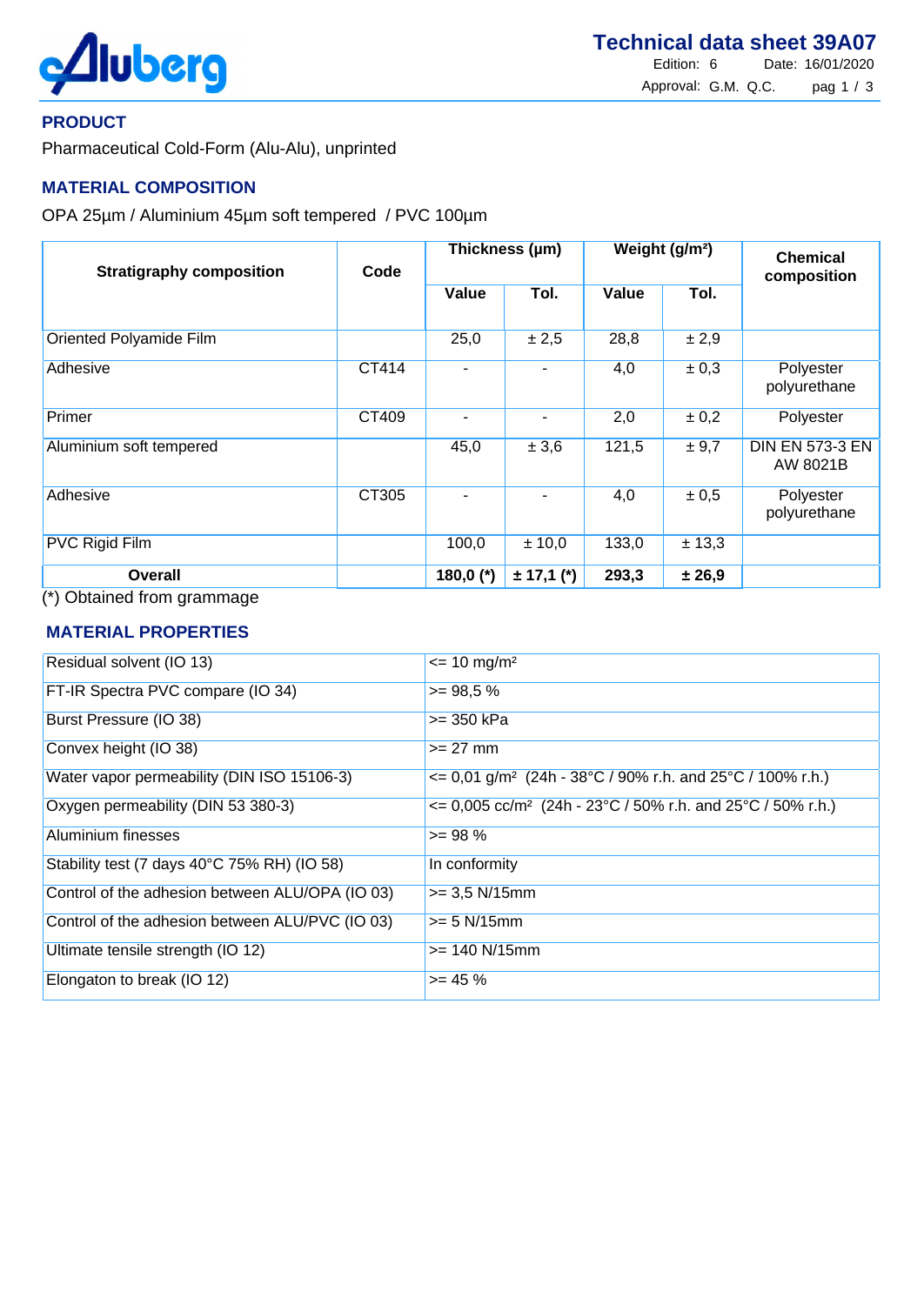

# **CLEARANCE CERTIFICATE**

| <b>Bisphenol-A statement</b>  | The product is "BPA-free".<br>Conformity of the product to the current norms is guaranteed by Aluberg according<br>to the certifications issued by the suppliers of raw materials.<br>The company assures not using Bisphenol-A or its derivatives during the production<br>process.<br>Any impurities of this substance, in the extend of ppm, could be present because<br>deriving from the production process of the raw materials or as a random pollutant.                                                                                                                                                                                                                                                                                                                                                                                                                                                                                                                                                                                                                                                                                                                                                                                                                                                                                                                                                                                                                                                                |
|-------------------------------|--------------------------------------------------------------------------------------------------------------------------------------------------------------------------------------------------------------------------------------------------------------------------------------------------------------------------------------------------------------------------------------------------------------------------------------------------------------------------------------------------------------------------------------------------------------------------------------------------------------------------------------------------------------------------------------------------------------------------------------------------------------------------------------------------------------------------------------------------------------------------------------------------------------------------------------------------------------------------------------------------------------------------------------------------------------------------------------------------------------------------------------------------------------------------------------------------------------------------------------------------------------------------------------------------------------------------------------------------------------------------------------------------------------------------------------------------------------------------------------------------------------------------------|
| <b>Product</b>                | This laminate is registered to the Food and Drug Administration with the DMF<br>number 17383.<br>We hereby certify that all raw materials used for this laminate are health harmless<br>according to the existing scientific knowledge and according to our supplier's<br>declarations.<br>This laminate is manufactored in constant quality, with strict processing methods,<br>based on the principle of Good Manufacturing Practices (GMP).<br>Drug Master File of Food and Drug Administration is applicable to:<br>1. Oriented Polyamide Film<br>As stated by suppliers, it corresponds to the following recommendations and<br>directives:<br>-FDA 21 CFR paragraph 177.1500<br>-CE Regulation n. 10/2011<br>-94\62 EC, art. 11 - CONEG on heavy metals Pb, Hg, Cd, Cr(IV) < 100 ppm<br>2. Adhesive (internal and external side of the aluminium foil)<br>As stated by suppliers, it corresponds to the following recommendations and<br>directives:<br>-FDA 21 CFR paragraph 175.105 - Adhesive<br>$-94\$ EC, art. 11 - CONEG on heavy metals Pb, Hg, Cd, Cr(IV) < 100 ppm<br>3. PVC Film<br>As stated by suppliers, their formulations are filed on DMF number at U.S. F.D.A.<br>and comply to the limit of 10 ppb for monomeric vinyl chloride. The following<br>directives apply too:<br>- CE Regulation n. 10/2011<br>- European Pharmacopoeia chapter 3.1.11 and 3.2.2<br>- US American Pharmacopoeia "USP 661.1" in its actual version<br>-94\62 EC, art. 11 - CONEG on heavy metals Pb, Hg, Cd, Cr(IV) < 100 ppm |
| <b>Nitrosamines statement</b> | The product is Nitrosamines-free.<br>The product doesn't include within its composition nor Nitrosamines as such neither<br>possible precursors of the same. The absence of such chemicals is excluded both<br>by our raw material suppliers and specific analysis, performed periodically, in order<br>to exclude the presence of such chemicals also as Not Intentionally Added<br>Substances as well as impurities/contaminants.<br>Anyhow Aluberg doesn't check each batch produced for Nitrosamines presence, and<br>a.m. analysis are conducted on scheduled base.                                                                                                                                                                                                                                                                                                                                                                                                                                                                                                                                                                                                                                                                                                                                                                                                                                                                                                                                                       |

# **WARRANTY, STORAGE AND SHELF-LIFE**

This warranty is only valid if the following conditions of storage are observed:

| <b>Condition of storage</b> | Store in dry and clean area.<br>Recommended storage conditions:<br>- no direct sunlight<br>- room temperature between $5^{\circ}$ C - 30 $^{\circ}$ C<br>- maximum relative humidity 70%<br>The laminate should be stored for 24 hours at room temperature before use. |
|-----------------------------|------------------------------------------------------------------------------------------------------------------------------------------------------------------------------------------------------------------------------------------------------------------------|
| Workability                 | Maximum 2 years from forwarding date for formability and sealing.                                                                                                                                                                                                      |
| Function                    | Maximum 5 years after processing on the packaging line.                                                                                                                                                                                                                |